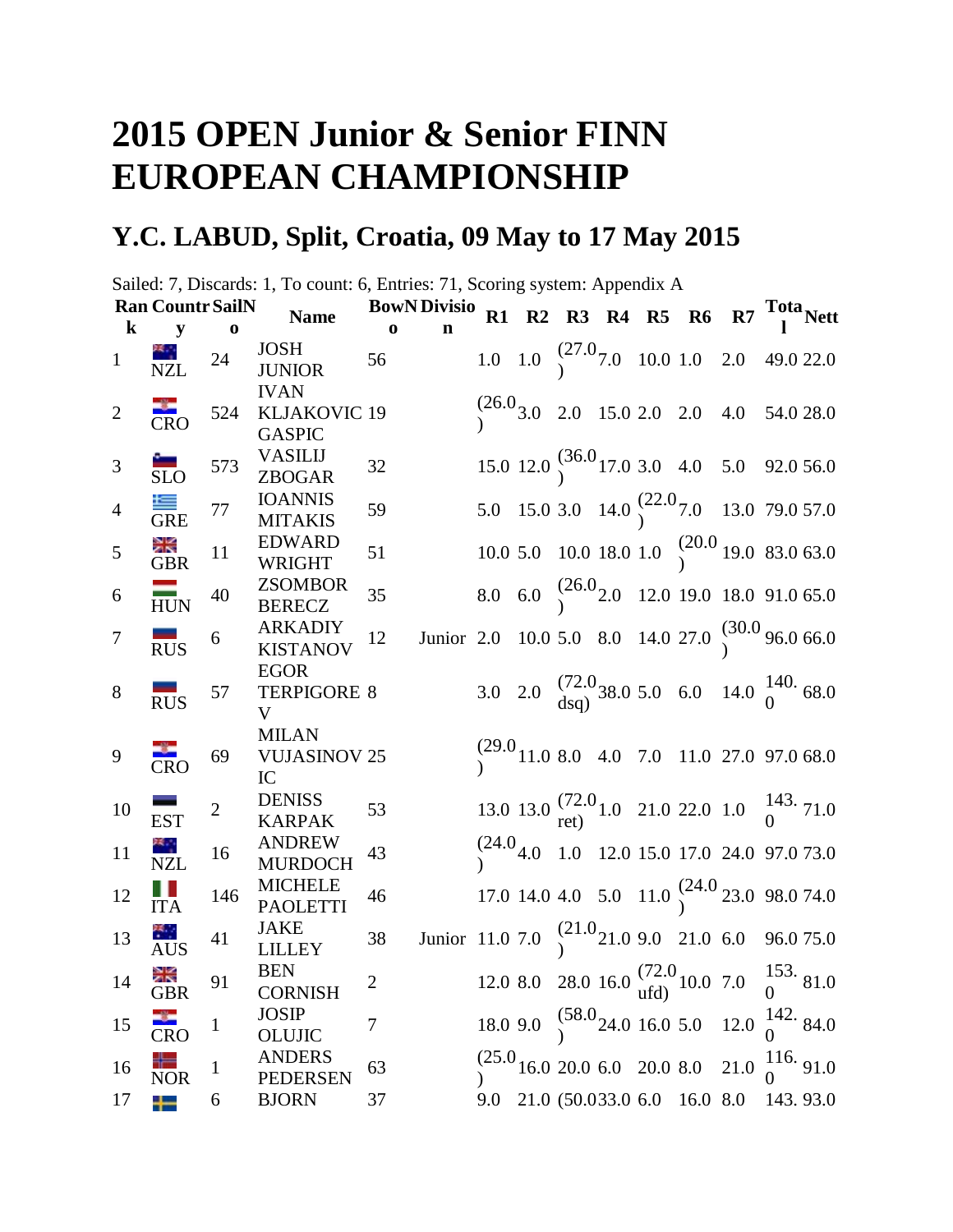|        | <b>SWE</b>             |             | <b>ALLANSSO</b><br>N                                                                                                   |    |                                                                                         |  |  |                                                                                        | $\boldsymbol{0}$            |                            |
|--------|------------------------|-------------|------------------------------------------------------------------------------------------------------------------------|----|-----------------------------------------------------------------------------------------|--|--|----------------------------------------------------------------------------------------|-----------------------------|----------------------------|
| 18     | $\frac{1}{\text{URU}}$ | 301         | <b>ALEJANDR</b><br>O FOGLIA                                                                                            | 50 |                                                                                         |  |  | 22.0 20.0 9.0 $\begin{pmatrix} 32.0 & 3.0 & 15.0 & 126 \\ 0 & 0 & 0 & 0 \end{pmatrix}$ |                             |                            |
| 19     | <b>CRO</b>             | 52          | <b>NENAD</b><br><b>BUGARIN</b>                                                                                         | 54 | Junior 4.0 23.0 7.0 27.0 $\binom{32.0}{9}$ 15.0 26.0 $\frac{134}{0}$ 102.               |  |  |                                                                                        |                             |                            |
| 20     | $\frac{1}{1}$          | 66          | <b>ENRICO</b><br>VOLTOLINI                                                                                             | 55 |                                                                                         |  |  | 19.0 26.0 24.0 34.0 13.0 $\binom{38.0}{9}$ 11.0 $\frac{165}{0}$ 127.                   |                             |                            |
| 21     | $\prod_{\text{ITA}}$   | 117         | <b>GIORGIO</b><br><b>POGGI</b>                                                                                         | 11 |                                                                                         |  |  | 28.0 22.0 37.0 $\binom{42.0}{9}$ 23.0 18.0 3.0                                         | 173. 131.<br>$\overline{0}$ |                            |
| 22     | <b>GER</b>             | 259         | <b>PHILLIP</b><br><b>KASUESKE</b>                                                                                      | 17 | Junior 33.0 33.0 13.0 11.0 29.0 12.0 $(41.0 \frac{172}{0} \cdot \frac{131}{0})$         |  |  |                                                                                        |                             |                            |
| 23     | $\frac{c}{TUR}$        | 21          | <b>ALICAN</b><br><b>KAYNAR</b>                                                                                         | 42 |                                                                                         |  |  | $(45.0_{36.0\ 17.0\ 40.0\ 8.0\ -14.0\ 20.0\  \, 180. \ 135.}_{0\quad 0}$               |                             |                            |
| 24     | CZE                    | 5           | <b>ONDREJ</b><br><b>TEPLY</b>                                                                                          | 13 | Junior 27.0 34.0 16.0 3.0 30.0 33.0 $\begin{array}{cc} (36.0 \ 179. \ 143. \end{array}$ |  |  |                                                                                        |                             |                            |
| 25     | POL                    | 16          | <b>MIKOLAJ</b><br><b>LAHN</b>                                                                                          | 27 | Junior 7.0 32.0 $\binom{53.0}{9}$ 31.0 27.0 37.0 10.0                                   |  |  |                                                                                        |                             | 197. 144.                  |
| 26     | AUS <sup></sup>        | 261         | <b>OLIVER</b><br>TWEDDELL                                                                                              | 71 |                                                                                         |  |  | $20.0\,\substack{(72.0\\ \text{ufd})}$ 22.0 28.0 26.0 13.0 39.0                        | 220. 148.<br>$\Omega$       | $\theta$                   |
| 27     | <b>RE</b><br>GBR       | 18          | <b>JAMES</b><br><b>HADDEN</b>                                                                                          | 3  |                                                                                         |  |  | (47.040.06.022.035.09.047.0                                                            | 0                           | 206. 159.<br>$\theta$      |
| 28     | $\prod_{\text{ITA}}$   | 123         | <b>FILIPPO</b><br><b>BALDASSA</b><br>RI                                                                                | 67 |                                                                                         |  |  | $\binom{54.0}{1}$ 27.0 18.0 19.0 31.0 31.0 37.0                                        | 217.163.<br>0               | $\theta$                   |
| 29     | ≡<br><b>NED</b>        | 842         | PIETER JAN 23<br><b>POSTMA</b>                                                                                         |    |                                                                                         |  |  | 14.0 18.0 56.0 36.0 $\frac{(72.0)}{utd}$ 25.0 16.0                                     | $\Omega$                    | 237.165.<br>$\overline{0}$ |
| 30     | H L<br><b>ITA</b>      | 147         | <b>SIMONE</b><br><b>FERRARESE</b>                                                                                      | 26 |                                                                                         |  |  | 16.0 30.0 12.0 $(63.0)$ 34.0 28.0 48.0                                                 | 231.168.                    |                            |
| 31     | ≥K<br><b>GBR</b>       | 96          | <b>HECTOR</b><br><b>SIMPSON</b>                                                                                        | 39 | Junior 23.0 38.0 19.0 20.0 $\binom{(43.0)}{1}$ 40.0 31.0 $\frac{214.171}{0.0}$          |  |  |                                                                                        |                             |                            |
| 32     | <b>RUS</b>             | $\tau$      | <b>ANATOLY</b><br><b>KORSHIKO</b> 9 Junior 37.0 19.0 $\binom{(49.0)}{1}$ 29.0 37.0 29.0 22.0 $\frac{222}{0}$ 173.<br>V |    |                                                                                         |  |  |                                                                                        |                             |                            |
| 33     | <b>UKR</b>             | 5           | <b>ANDRII</b><br><b>GUSENKO</b>                                                                                        | 6  |                                                                                         |  |  | 41.0 31.0 33.0 10.0 $(44.026.033.0$                                                    | $\overline{0}$              | 218.174.<br>$\overline{0}$ |
| $34\,$ | <b>POR</b>             | 5           | <b>FREDERICO</b><br><b>MELO</b>                                                                                        | 21 |                                                                                         |  |  | 34.0 17.0 30.0 $\bigg(60.033.036.025.0$                                                | 235.175.<br>$\Omega$        | $\mathbf{0}$               |
| 35     | <b>POL</b>             | 17          | <b>PIOTR</b><br>KULA                                                                                                   | 44 |                                                                                         |  |  | $21.0 \frac{(72.0}{\text{ufd}} 51.0 53.0 17.0 30.0 9.0$                                | $0 \qquad 0$                | 253.181.                   |
| 36     | ESP                    | 8           | <b>PABLO</b><br><b>GUITIAN</b><br><b>SARRIA</b>                                                                        | 48 |                                                                                         |  |  | 6.0 25.0 $\binom{48.0}{9}$ 43.0 28.0 47.0 35.0                                         | $\overline{0}$              | 232. 184.<br>$\theta$      |
| $37\,$ | CZE                    | $\mathbf 1$ | <b>MICHAEL</b><br><b>MAIER</b>                                                                                         | 14 |                                                                                         |  |  | $\binom{50.0}{1}$ 41.0 25.0 30.0 41.0 34.0 28.0 $\binom{249}{0}$ .                     |                             |                            |
| 38     |                        | 11          | LAURI                                                                                                                  | 31 |                                                                                         |  |  | 44.0 (72.014.0 61.0 39.0 35.0 17.0 282. 210.                                           |                             |                            |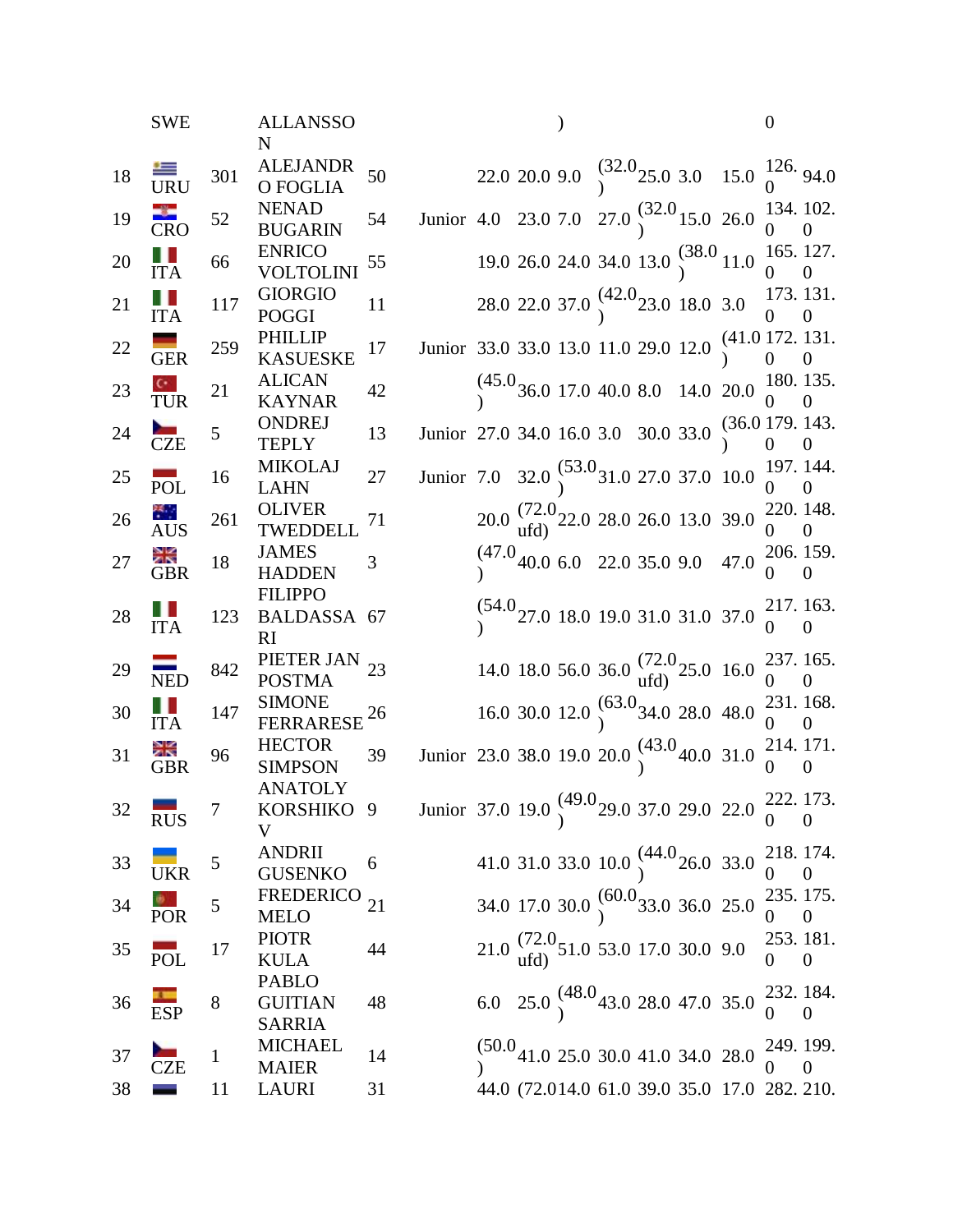|    | <b>EST</b>                            |                  | <b>VAINSALU</b>                                       |                |                                                                                                                                      |                                                                                                                        | ufd) |  |   |    | $\overline{0}$ | $\theta$                   |
|----|---------------------------------------|------------------|-------------------------------------------------------|----------------|--------------------------------------------------------------------------------------------------------------------------------------|------------------------------------------------------------------------------------------------------------------------|------|--|---|----|----------------|----------------------------|
| 39 | $\overline{\text{NOR}}$               | 9                | LARS<br>JOHAN BRODTKOR $^{\rm 47}$<br>B               |                | Junior 38.0 35.0 44.0 9.0 $\begin{pmatrix} 54.0 \\ 26.0 \end{pmatrix}$ 41.0 46.0 $\begin{pmatrix} 267 & 213. \\ 0 & 0 \end{pmatrix}$ |                                                                                                                        |      |  |   |    |                |                            |
| 40 | GER                                   | 595              | <b>GORGELS</b><br><b>SIMON</b>                        | 24             | Junior 36.0 39.0 31.0 41.0 36.0 $\binom{48.0}{9}$ 38.0 $\frac{269}{0}$ 221.                                                          |                                                                                                                        |      |  |   |    |                |                            |
| 41 | FRA                                   | 17               | PIC FABIAN 49                                         |                | Junior $\begin{pmatrix} 46.0 & 29.0 & 46.0 & 35.0 & 40.0 & 42.0 & 32.0 & 270. & 224. \\ 0 & 0 & 0 & 0 & 0 & 0 & 0 \end{pmatrix}$     |                                                                                                                        |      |  |   |    |                |                            |
| 42 | GER                                   | 25               | MAX<br><b>KOHLHOFF</b>                                | 18             | Junior 30.0 50.0 $\binom{54.0}{9}$ 23.0 42.0 32.0 51.0 $\binom{282}{0}$ 28.                                                          |                                                                                                                        |      |  |   |    |                |                            |
| 43 | ESP                                   | $\overline{7}$   | <b>ALEX</b><br><b>MUSCAT</b>                          | 22             |                                                                                                                                      | $(72.0)$ 24.0 32.0 13.0 19.0 $72.0$ 72.0 304. 232.<br>ufd)                                                             |      |  |   |    |                |                            |
| 44 | GER                                   | 713              | <b>HAVERLAN</b><br><b>DLARS</b>                       | 5              |                                                                                                                                      | 42.0 28.0 35.0 50.0 38.0 $\binom{52.0}{9}$ 43.0 $\binom{288}{0}$ 256.                                                  |      |  |   |    |                |                            |
| 45 | ESP                                   | 717              | <b>VICTOR</b><br>GOROSTEG 57<br><b>UI ARCE</b>        |                |                                                                                                                                      | 48.0 46.0 $\binom{62.0}{9}$ 26.0 45.0 39.0 40.0 $\binom{306}{0}$ 244.                                                  |      |  |   |    |                |                            |
| 46 | <b>CRO</b>                            | $\boldsymbol{7}$ | <b>TUDOR</b><br><b>BILIC</b>                          | 16             |                                                                                                                                      | 49.0 37.0 43.0 49.0 24.0 $\binom{50.0}{9}$ 44.0 $\binom{296}{0}$ 246.                                                  |      |  |   |    |                |                            |
| 47 | POL                                   | $\mathbf{1}$     | <b>MILOSZ</b><br>WOJEWSKI                             | 65             |                                                                                                                                      | 40.0 42.0 47.0 25.0 49.0 43.0 $(54.0300, 246.$                                                                         |      |  |   |    |                |                            |
| 48 | $\prod_{\text{ITA}}$                  | 83               | <b>MATTEO</b><br><b>SAVIO</b>                         | 33             | Junior $\binom{52.0}{1}$ 43.0 11.0 52.0 48.0 44.0 49.0 $\binom{299}{0}$ . 247.                                                       |                                                                                                                        |      |  |   |    |                |                            |
| 49 | ARG                                   | 48               | <b>FACUNDO</b><br><b>OLEZZA</b>                       | 58             | Junior 51.0 45.0 15.0 45.0 DNCRDG RDG $^{219.247.}_{2}$                                                                              |                                                                                                                        |      |  | b | b. |                |                            |
| 50 | <b>GER</b>                            | 252              | <b>MARTENS</b><br><b>EIKE</b>                         | 20             |                                                                                                                                      | 31.0 $\frac{(72.0)}{utd}$ 60.0 48.0 18.0 $\frac{72.0}{DSQ}$ 29.0 $\frac{330}{0}$ 258.                                  |      |  |   |    |                |                            |
| 51 | $\frac{1}{1}$ CAN                     | 110              | <b>MARTIN</b><br>ROBITAILL 60<br>E                    |                |                                                                                                                                      | $(72.072.0$ 61.0 68.0 4.0 23.0 34.0 $\frac{334}{0}$ $\frac{262}{0}$ .                                                  |      |  |   |    |                |                            |
| 52 | $\prod_{\text{ITA}}$                  |                  | <b>ALESSAND</b><br>175 RO<br><b>VONGHER</b>           | $\overline{4}$ |                                                                                                                                      | 35.0 47.0 $(64.0_{46.0} 52.0 45.0 50.0 \frac{339}{0} 275.$                                                             |      |  |   |    |                |                            |
|    | 53 $\overline{\overline{\text{GRE}}}$ | $\overline{4}$   | <b>PANAGIOTI</b><br>$S \sim$<br><b>KOTSOVOS</b>       | 61             |                                                                                                                                      | $39.0\begin{pmatrix} 53.0 \\ 2.0 \end{pmatrix}$ 42.0 51.0 51.0 42.0 $\begin{pmatrix} 329 & 276 \\ 0 & 0 \end{pmatrix}$ |      |  |   |    |                |                            |
| 54 | FIN                                   | 225              | <b>MIKAEL</b><br>HYRYLAINE1<br>N                      |                |                                                                                                                                      | $(59.044.038.044.058.049.045.0\substack{337.278.\\0}$                                                                  |      |  |   |    | $\overline{0}$ | $\Omega$                   |
| 55 | ARG                                   | $\overline{1}$   | SANTIAGO<br><b>FALASCA</b>                            | 28             | Junior $\int_{1}^{55.0} 54.0$ 23.0 54.0 50.0 46.0 55.0                                                                               |                                                                                                                        |      |  |   |    | $\overline{0}$ | 337.282.<br>$\overline{0}$ |
| 56 | FRA                                   | 99               | <b>MARC</b><br><b>ALLAIN DES68</b><br><b>BEAUVAIS</b> |                |                                                                                                                                      | 43.0 48.0 $\binom{55.0}{9}$ 39.0 53.0 53.0 52.0 $\frac{343}{0}$ $\frac{288}{0}$                                        |      |  |   |    |                |                            |